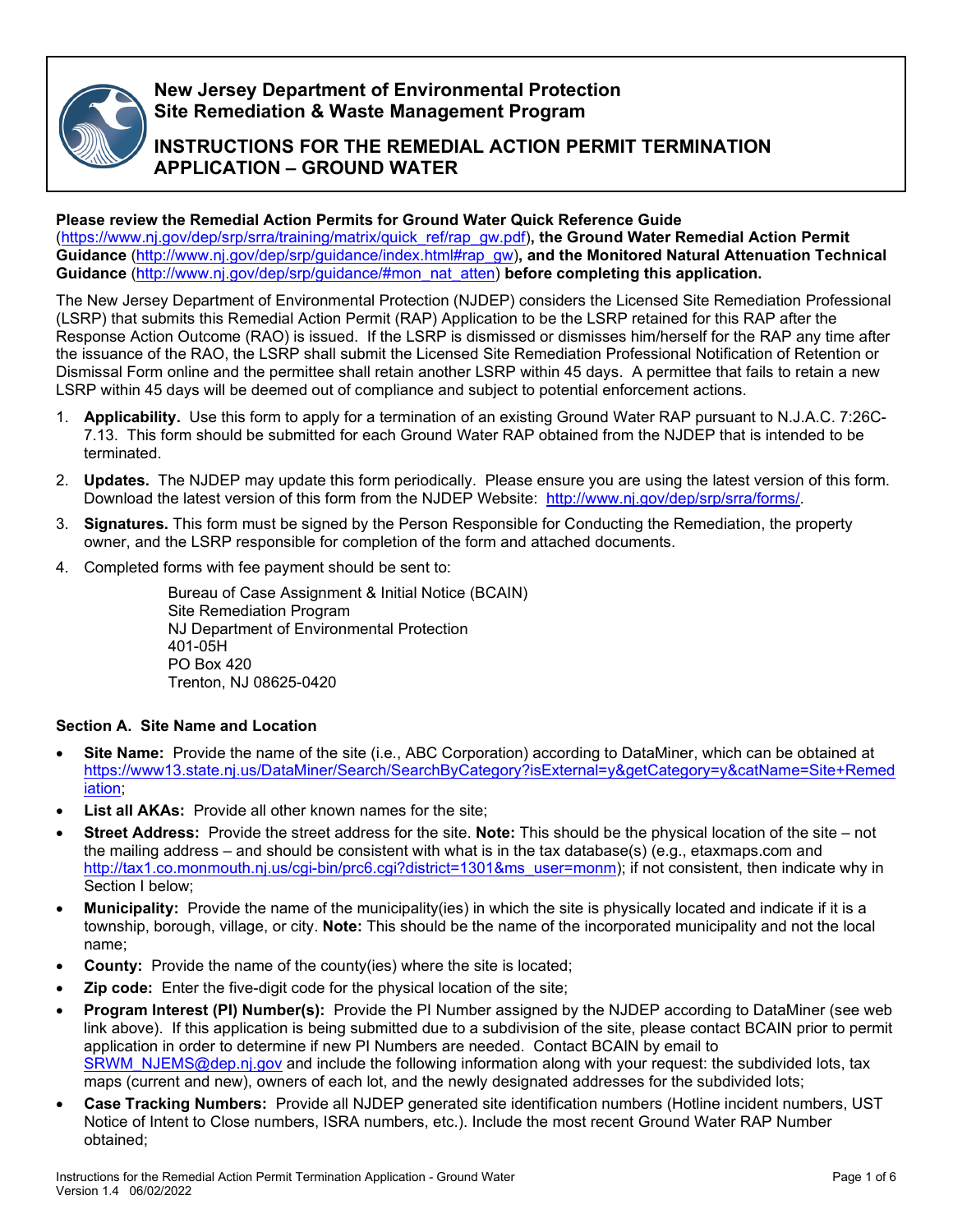- **Municipal Block(s) and Lot(s):** Provide the municipal block(s) and lot(s) numbers for the site/property (not just the municipal block(s) and lot(s) numbers of the CEA); this should be consistent with what is in the tax database(s) (e.g., etaxmaps.com and [http://tax1.co.monmouth.nj.us/cgi-bin/prc6.cgi?district=1301&ms\\_user=monm\)](http://tax1.co.monmouth.nj.us/cgi-bin/prc6.cgi?district=1301&ms_user=monm); if not consistent, then provide additional documentation;
- **Federal Case:** Indicate if the site is a federal case. If "Yes," indicate the case type; check all that apply. Please note that the following Federal Facility case types are ineligible to proceed without the NJDEP's pre-approval: US Department of Energy sites, US Department of Defense sites, Comprehensive Environmental Response, Compensation, and Liability Act (CERCLA) sites (commonly known as NPL/Superfund sites), and Resource Conservation and Recovery Act (RCRA) Government Priority Remedial Action (GPRA) Sites listed at [http://www.epa.gov/epawaste/hazard/correctiveaction/pdfs/2020scc.pdf.](http://www.epa.gov/epawaste/hazard/correctiveaction/pdfs/2020scc.pdf) Additional information regarding the Site Remediation Reform Act (SRRA) implementation process for RCRA, CERCLA and Federal Facility Sites can be found at: [http://www.nj.gov/dep/srp/srra/training/matrix/quick\\_ref/rcra\\_cercla\\_fed\\_facility\\_sites.pdf.](http://www.nj.gov/dep/srp/srra/training/matrix/quick_ref/rcra_cercla_fed_facility_sites.pdf)

If you have any questions, please contact the Bureau of Case Management at 609-633-1455.

# **Section B. Ground Water Remedial Action Termination Permit Application**

**Note:** This Ground Water RAP Termination Application will not be processed until all RAP annual fees, including any past due fees, have been paid in full, and all previously required RAP Applications (Modifications and/or Transfer/Change of Property Ownership) have been submitted.

1. Indicate the reason(s) for the Ground Water RAP Termination Application by checking one of the following selections:

# • **Site Remediated to applicable Ground Water Quality Standards**

The permittee shall collect at least two rounds of ground water samples such that the time between sampling events accounts for seasonal fluctuations in the ground water table and the number of ground water samples collected is in accordance with the approved Ground Water Monitoring Plan for the site. If ground water samples indicate that contaminant concentrations have decreased to or below the applicable Ground Water Quality Standards throughout the ground water Classification Exception Area (CEA), then the permittee may request that the Department remove the ground water CEA pursuant to N.J.A.C. 7:26C-7.3(g) and terminate the Ground Water RAP pursuant to N.J.A.C. 7:26C-7.13.

#### • **Subdivision of an existing Ground Water RAP**

For a termination due to a subdivision of a restricted area (source) already under a Ground Water RAP, indicate if a Ground Water RAP Initial Application(s) was also submitted. If the permit application is for a subdivision, but a Ground Water RAP Initial Application has not been submitted, then check the "No" box and indicate in Section I below why it was not submitted. If the permit application is for a subdivision and the restricted area (source) is limited to just one sub-divided parcel, then a Ground Water RAP Modification Application can be submitted. Be advised that the GW RAP remains associated with the parcel(s) from which the discharge(s) occurred.

#### • **Other (***provide reason***)**

2. You must include the appropriate application fee that is indicated on the form and can also be found in the Fee Guidance Document [\(https://www.nj.gov/dep/srp/guidance/fees/\)](https://www.nj.gov/dep/srp/guidance/fees/). Note that the document must be postmarked by June 30 of each fiscal year to apply that year's fee. Documents submitted on or after July 1 of each fiscal year will be required to apply that year's fee. Checks shall be made payable to "Treasurer State of New Jersey." Include your PI Number on your check.

#### **Section C. Person Responsible for Conducting the Remediation – Co-Permittee.**

Complete this section for the Person Responsible for Conducting the Remediation (PRCR). A person's name must be submitted as the contact person, not a title. **All contact information provided in this section should be for the PRCR, not the agent/person with power of attorney to complete/sign this application on behalf of the PRCR. "Care of" (C/O) is not acceptable unless it is for a special circumstance (e.g., condo association, person requiring special assistance); if this is the case, then explain why in Section K below and provide additional documentation as necessary.** If there is more than one person, complete Addendum A for the additional person(s).

Check the box if this entity is the "Primary Contact for Permit Compliance" (i.e., will be sampling monitoring wells, submitting Ground Water Remedial Action Protectiveness/Biennial Certification Forms, submitting Ground Water RAP Applications). This box should not be checked off in both Section D and Section E.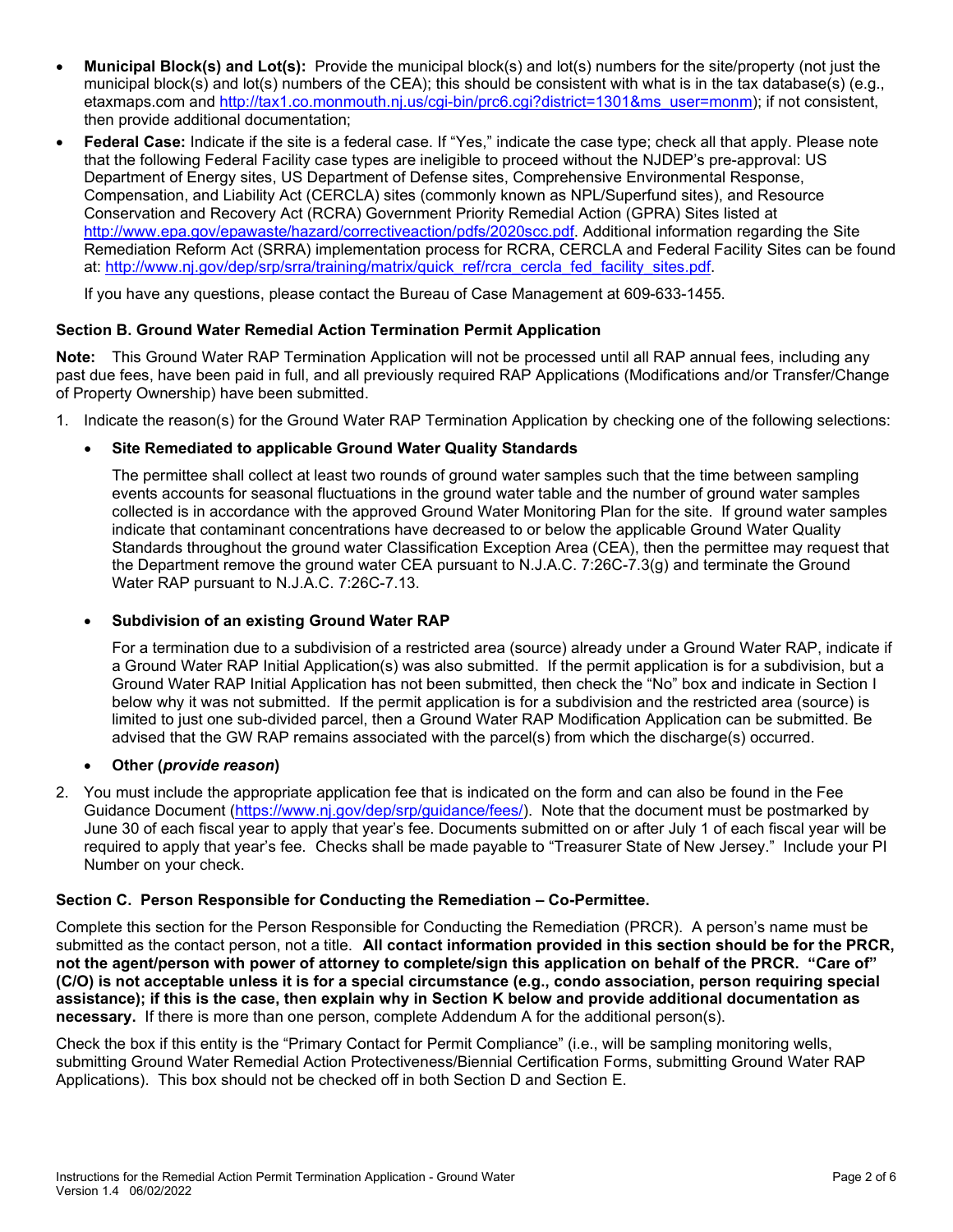# **Section D. Current Owner of the Site – Co-Permittee.**

Complete this section for the current owner of the site; this should be consistent with what is in the tax database(s) (e.g., etaxmaps.com and [http://tax1.co.monmouth.nj.us/cgi-bin/prc6.cgi?district=1301&ms\\_user=monm\)](http://tax1.co.monmouth.nj.us/cgi-bin/prc6.cgi?district=1301&ms_user=monm); if not consistent, then indicate why in Section I below. A person's name must be submitted as the contact person, not a title. **All contact information provided in this section should be for the current owner, not the agent/person with power of attorney to sign this application on behalf of the current owner. "Care of" (C/O) is not acceptable unless it is for a special circumstance (e.g., condo association, person requiring special assistance); if this is the case, then explain why in Section K below and provide additional documentation as necessary.** If there is more than one person, complete Addendum A for the additional person(s).

Check the box if this entity is the "Primary Contact for Permit Compliance" (i.e., will be sampling monitoring wells, submitting Ground Water Remedial Action Protectiveness/Biennial Certification Forms, submitting Ground Water RAP Applications). This box should not be checked off in both Section D and Section E.

# **Section E. Attached Documents**

Attach the following documents with the Ground Water RAP Termination Application: (*Check all that apply*)

**Note:** All electronic copies should be provided in Adobe PDF file format on a compact disc (CD). All the documents required below can be combined into a single Adobe PDF file on the CD.

- Hard copy *and* electronic copy of the completed Ground Water RAP Termination Application using the current form on the NJDEP Website [\(http://www.nj.gov/dep/srp/srra/forms/\)](http://www.nj.gov/dep/srp/srra/forms/). Required for all reasons in Section B above.
- Hard copy *and* electronic copy of the cover letter explaining the reason(s) for the Ground Water RAP Termination Application with a summary report of the necessary documentation supporting the termination, including a description of the ground water sampling method/events conducted that accounted for seasonal fluctuations at the site. If the documentation submitted to support the application is in the form of a RAR, then it should not be submitted through the portal as a key document. Required for all reasons in Section B above (note that the description of ground water sampling method/events is not required for a subdivision).
- Electronic copy of a summary table of the ground water sampling results by monitoring well in tabular format, including all historical ground water sampling data for the site. Required if the site is remediated to the applicable Ground Water Quality Standards.
- Electronic copy of the laboratory data that is being used to terminate the Ground Water RAP. Required if the site is remediated to the applicable Ground Water Quality Standards.
- Electronic copy of a scaled site map with all ground water monitoring wells/temporary well points on it. Required if the site is remediated to the applicable Ground Water Quality Standards.
- Electronic copy of the field sampling sheets. Required if the site is remediated to the applicable Ground Water Quality Standards.
- Indeterminate Vapor Intrusion Pathway Status Electronic copy of the sub-slab soil gas sampling results for each building along with a scaled site map depicting the building and sub-slab soil gas sampling locations on it, if applicable. Required to remove an Indeterminate Vapor Intrusion Pathway Status for any building(s) from the Ground Water RAP.
- Vapor Intrusion Long-Term Monitoring Plan Electronic copy of the sub-slab soil gas sampling results for each building along with a scaled site map depicting the building and sub-slab soil gas sampling locations on it, if applicable. Required to remove any long-term vapor intrusion monitoring from any building(s) from the Ground Water RAP.
- Vapor Intrusion Engineering Control/Mitigation System Electronic copy of the sub-slab soil gas and indoor air sampling results for each building along with a scaled site map depicting the location of the building, the vapor intrusion engineering control/mitigation system type/design, and the sub-slab soil gas and indoor air sampling locations on it, if applicable. Required to remove any vapor intrusion engineering control(s)/mitigation system(s) installed at a building(s) from the Ground Water RAP.
- Point of Entry Treatment (POET) Water System Electronic copy of the potable well sampling results for each building along with a scaled site map depicting the building and the potable well sampling locations on it, if applicable. Required to remove any POET water system(s) for a potable well(s) from the Ground Water RAP.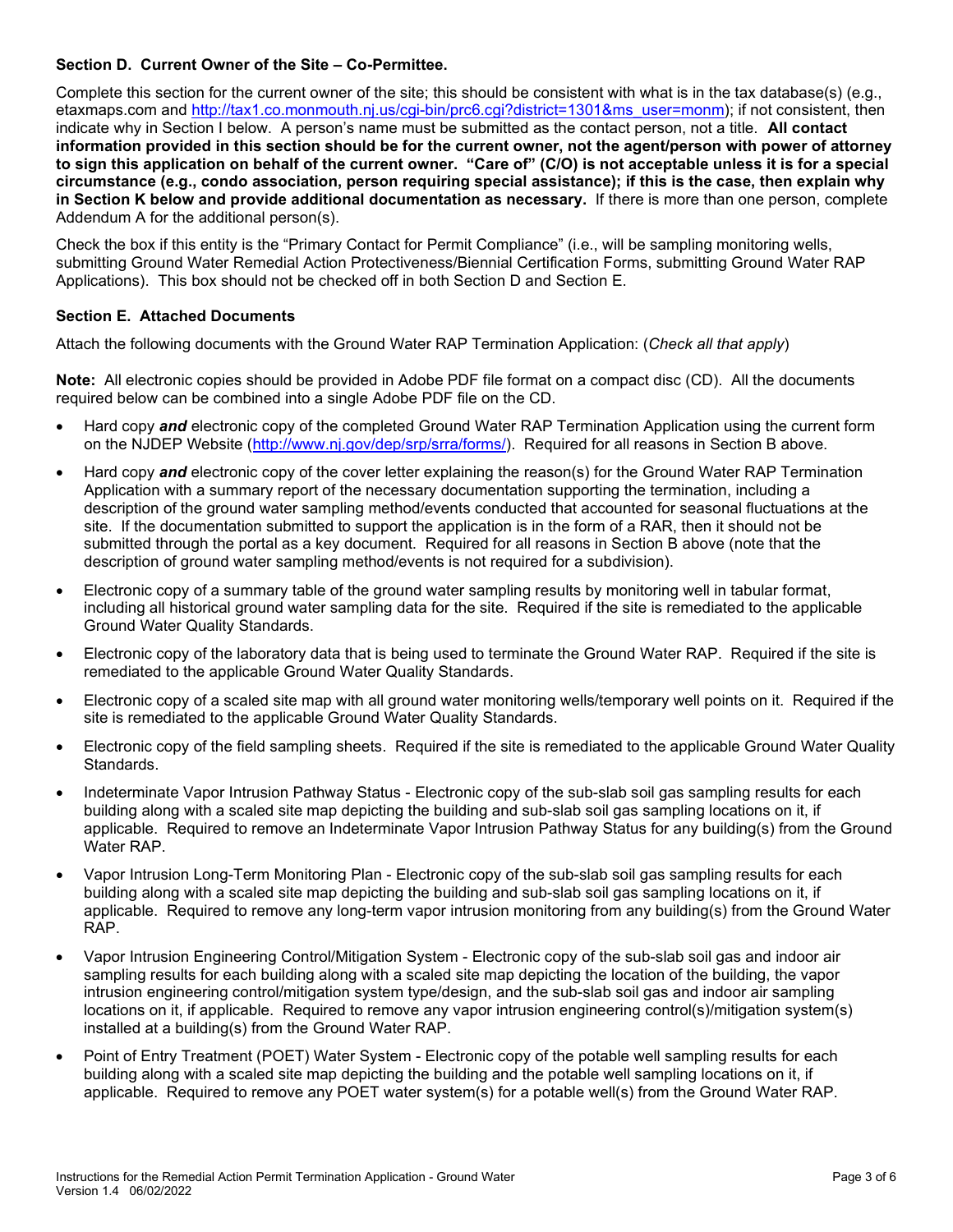#### **Section F. Ground Water Sampling Information**

- 1. Indicate if the results of the ground water sampling demonstrate that the contaminant concentrations have decreased to or below the applicable Ground Water Quality Standards for at least two consecutive sampling events accounting for seasonal fluctuations at the site. If "No", provide the justification for the deviation of this ground water sampling requirement in Section I below.
- 2. Indicate if ground water sampling was conducted in accordance with the approved Ground Water Monitoring Plan for the site. If "No", provide the justification for the deviation of the Ground Water Monitoring Plan in Section I below.

#### **Section G. Financial Assurance**

Indicate if Financial Assurance was posted for this Ground Water RAP.

#### **Section H. Affected Receptor Summary**

1. Indicate if there were any buildings with an Indeterminate Vapor Intrusion Pathway status. If "**No**", proceed to Question 2 below. If "Yes", indicate if sub-slab soil gas sampling has been conducted in accordance with the Department's Vapor Intrusion Technical Guidance document to demonstrate that these buildings no longer have an Indeterminate Vapor Intrusion Pathway status that requires an institutional control at the site.

If sub-slab soil gas sampling was conducted, then attach an electronic copy of the sub-slab soil gas sampling results for each building along with a scaled site map depicting the building and sub-slab soil gas sampling locations as indicated in Section E above.

If sub-slab soil gas sampling was not conducted, then provide the justification for the deviation of this sub-slab soil gas sampling requirement in Section I below.

2. Indicate if there was soil gas contamination above the Soil Gas Screening Levels (SGSLs) beneath any buildings that required long-term monitoring. If "**No**", proceed to Question 3 below. If "Yes", indicate if sub-slab soil gas sampling has been conducted in accordance with the Department's Vapor Intrusion Technical Guidance document to demonstrate that these buildings no longer have an Indeterminate Vapor Intrusion Pathway status that requires an institutional control at the site.

If sub-slab soil gas sampling was conducted, then attach an electronic copy of the sub-slab soil gas sampling results for each building along with a scaled site map depicting the building and sub-slab soil gas sampling locations as indicated in Section E above.

If sub-slab soil gas sampling was not conducted, then provide the justification for the deviation of this sub-slab soil gas sampling requirement in Section I below.

3. Indicate if there were any vapor intrusion engineering controls/mitigation systems installed at any buildings as a result of the ground water contamination at the site. If "**No**", proceed to Question 4 below. If "Yes," indicate if sub-slab soil gas and indoor air sampling was conducted in accordance with the Department's Vapor Intrusion Technical Guidance document to demonstrate that these vapor intrusion engineering controls/mitigation systems are no longer required.

If sub-slab soil gas and indoor air sampling was conducted, then attach an electronic copy of the sub-slab soil gas and indoor air sampling results for each building along with a scaled site map depicting the location of the building, the vapor intrusion engineering control/mitigation system type/design, and the sub-slab soil gas and indoor air sampling locations as indicated in Section E above.

If sub-slab soil gas and indoor air sampling was not conducted, then provide the justification for the deviation of this sub-slab soil gas and indoor air sampling requirement in Section I below.

4. Indicate if there were any POET water systems installed as a result of the ground water contamination at the site. If "**No**", proceed to the next Section. If "Yes", indicate if potable well sampling was conducted to demonstrate that the POET water systems are no longer required.

If potable well sampling was conducted, then attach an electronic copy of the potable well sampling results for each building along with a scaled site map depicting the building and the potable well sampling locations as indicated in Section E above.

If potable well sampling was not conducted, then provide the justification for the deviation of this potable well sampling requirement in Section I below.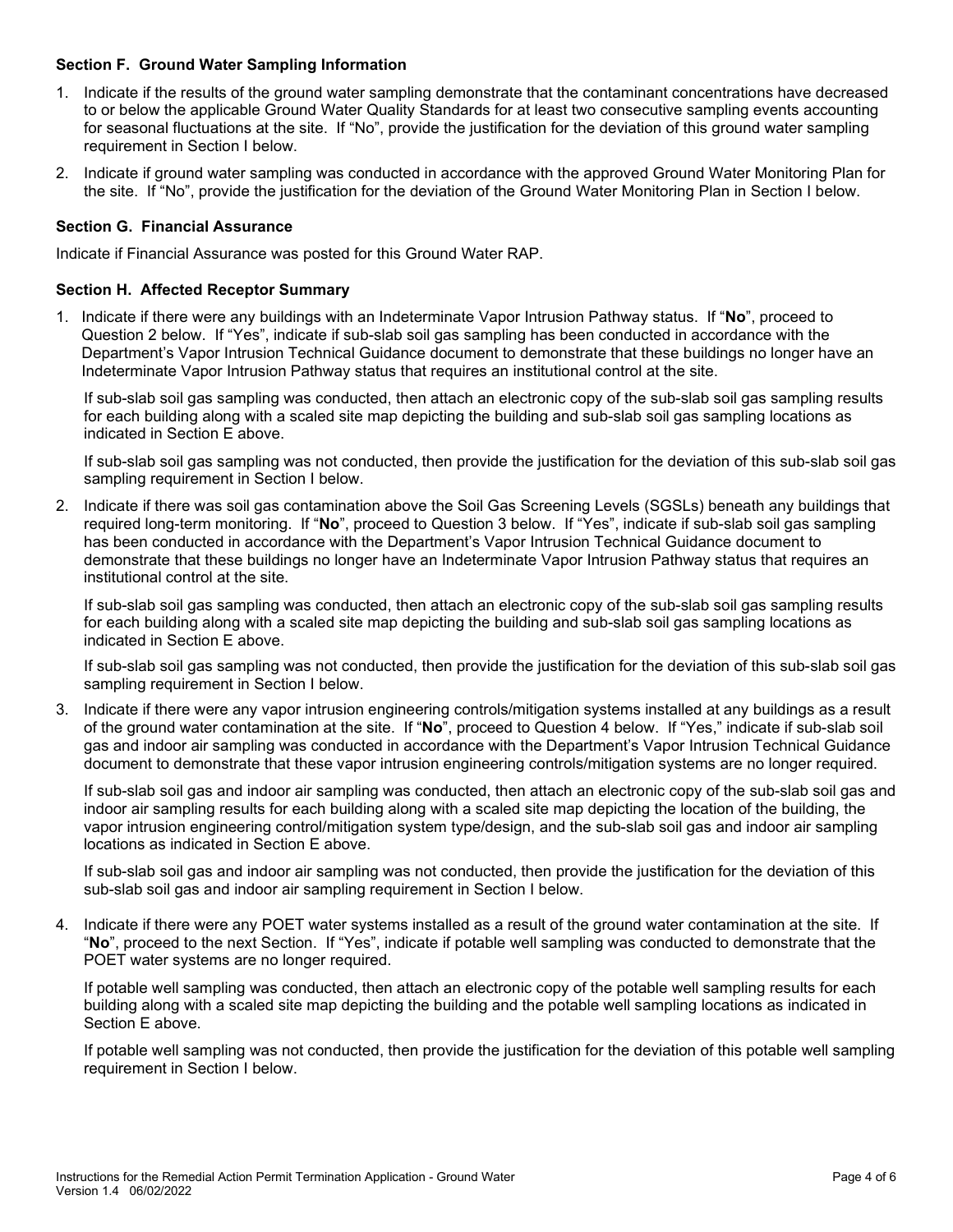## **Section I. Other Information Provided**

List any other pertinent information to support the Ground Water RAP Termination Application, including any other Soil or Ground Water RAPs applied for or obtained. This section can also be used for professional judgement justification, compliance averaging, variances from rules/guidance, etc.

#### **Section J. Person Responsible for Conducting the Remediation Information and Certification**

The certification in this section shall be signed and dated by the person responsible for conducting the remediation. The certification in this section shall *not* be signed by the LSRP or law firm hired to assist the owner or operator with their compliance obligations. The certification required in this section shall be executed as follows:

- 1. For a corporation or limited liability company, by a principal executive officer of at least the level of vice president; or
- 2. For a partnership or sole proprietorship, by a general partner or the proprietor, respectively; or
- 3. For a municipality, state, Federal or other public agency, by either a principal executive officer or ranking elected official; or
- 4. By a duly authorized representative of the corporation, partnership, sole proprietorship, municipality, state or Federal or other public agency, as applicable. A person is deemed to be a duly authorized representative if the person is authorized in writing by an individual described in 1, 2 or 3 above and the authorization meets the following criteria:
	- i. The authorization specifies either an individual or a position having responsibility for the overall operation of the industrial establishment or activity, such as the position of plant manager, or a superintendent or person of equivalent responsibility (a duly authorized representative may thus be either a named individual or any individual occupying a named position);
	- ii. The written authorization is submitted to the NJDEP along with the certification; and
	- iii. If an authorization is no longer accurate because a different individual or position has responsibility for the overall operation of the industrial establishment or activity, a new authorization satisfying the requirements of this section shall be submitted to the NJDEP prior to or together with any reports, information, or applications to be signed by an authorized representative.
- Provide the full legal name of the person responsible for conducting the remediation;
- Provide the full name of the representative of the person responsible for conducting the remediation, pursuant to N.J.A.C. 7:26C-1. Enter "Same" if the representative is the same person as the person responsible for conducting the remediation;
- Provide the title of the representative of the person responsible for conducting the remediation;
- Provide the telephone number, extension number, and fax number of the representative of the person responsible for conducting the remediation;
- Provide the mailing address, including the city/town, state, and zip code of the representative of the person responsible for conducting the remediation;
- Provide the email address of the representative of the person responsible for conducting the remediation;
- The representative for the person responsible for conducting the remediation shall provide:
	- $\div$  His/her signature where indicated;
	- His/her name and title (i.e., President, CEO); and
	- $\div$  The date when the signing occurred.

**Note:** There may be circumstances where the person responsible for conducting the remediation signature cannot be obtained. In these situations, a copy of the completed permit application excluding the person responsible for conducting the remediation signature should be provided to the person responsible for conducting the remediation. To document that the person responsible for conducting the remediation was provided a copy of the permit application, a copy of the letter transmitting the permit application needs to be included with the application submitted to the NJDEP.

# **Section K. Current Owner of the Site Information and Certification**

The certification in this section shall be signed and dated by the person who owns the property. The certification in this section shall *not* be signed by the LSRP or law firm hired to assist the owner or operator with their compliance obligations. The certification required in this section shall be executed as follows:

1. For a corporation or limited liability company, by a principal executive officer of at least the level of vice president; or